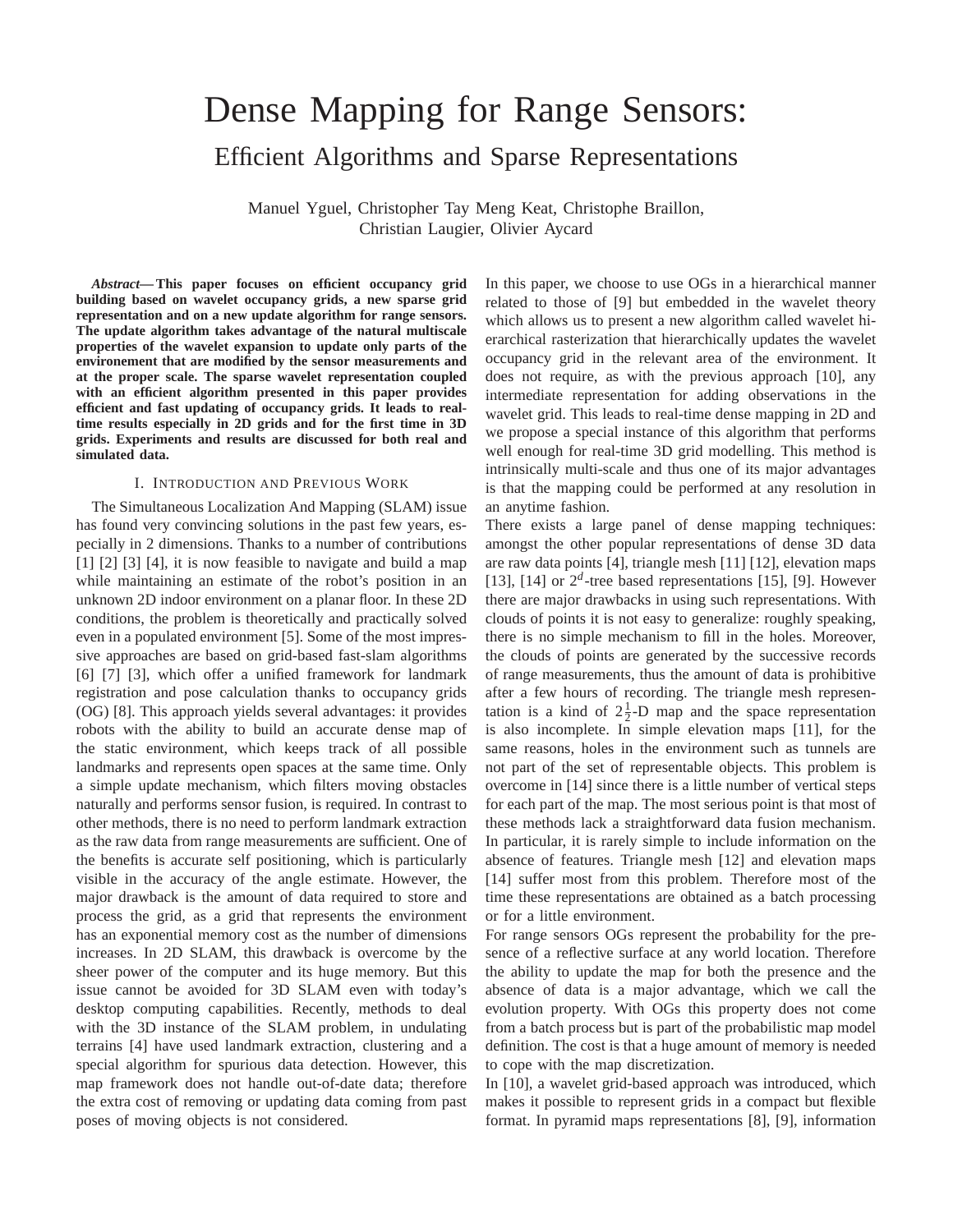is stored at each scale and there is a lot of redundancy but multiscale information is available. Conversely, probabilistic  $2<sup>d</sup>$ -trees record data at the leaves [15] [9] and the whole depth of the tree must be traversed to update the representation (fig. 3). Wavelet occupancy grids synthesize the advantages of both approaches: there is no redundancy and they make it possible to have multiscale editing by storing at finer scale only the differences with the previous coarser scale (see section II-B). Furthermore this representation allows compression by the elimination of redundant information where there are no significant additional details such as for empty or uncertain spaces with a theoretical analysis of information loss. In addition, this paper describe a real-time algorithm for hierarchical updating of the occupancy representation in 3D for the first time.

In order to build the map, a standard approach, [10], will use an intermediate standard grid representation on which a wavelet transform will be performed. Even if a 2D wavelet transform can be performed in real-time, the extension to the case of a 3D transform in real-time is not apparent. So for a reasonable field of view, it makes the previous method unfeasible for 3D data. Our algorithm overcomes this difficulty with a hierarchical strategy that updates only the relevant areas of the environment and at the proper scale. In a first section, we will present the wavelet framework and the data structure while underlining differences with probabilistic  $2^d$ -trees. In a second section the sensor model within the occupancy grid framework for the wavelet space is described. Next, we present the wavelet hierarchical rasterization algorithm. Lastly, we present our results in 2D on real data and in simulated 3D data where correct localisation is provided. Although in all the paper the algorithm is described for any kind of range sensor, the implementation and the experimental section are with laser data only.

#### II. WAVELETS

In this paper, the occupancy state is represented as a spatial function. Our main contribution is an occupancy updating technique that can be performed in a compact manner. At the heart of the method is wavelet representation, which is a popular tool in image compression. Indeed, there exists a similarity between OGs and images [8]. The wavelet transform known as the Mallat algorithm successively averages each scale, starting from the finest scale (fig. 1, from right to left). This produces an oracle predicting the information stored in finer cells, then only differences from the oracle are encoded. This averaging produces the next coarser scale and differences with neighboring samples at the fine scale gives the associated so called detail coefficients. There is no loss of information in that process since the information contained in the finer scale can be recovered from its average and detail coefficients. Since two neighboring samples are often similar, a large number of the detail coefficients turn out to be very small in magnitude. Truncating or removing these small coefficients from the representation introduces only small errors in the reconstructed signal, giving a form of lossy signal compression. Lossless compression is obtained by removing only zero coefficients. In this paper wavelets are just used as a special kind of vector space basis that allows good compression. It is beyond the scope of this paper to give details about wavelet theory; references can be found in [16] [17] [18].

## *A. Notations*

Wavelets are built from two sets of functions: scaling and detail functions (also known as wavelet functions). Scaling functions,  $\Phi(x)$ , capture the average or lower frequency information and a scaling coefficient is noted  $s_t^l$ . Detail functions,  $\Psi(x)$ , capture the higher frequency information and a detail coefficient for a detail function *f* is noted  $d_{t,f}^l$ . The set of wavelet basis functions can be constructed by the translation and dilation of the scaling and detail functions. Thus each of the basis functions or coefficients is indexed by a scale *l* and a translation index *t*. Moreover a detail function is indexed by its type  $f$ . In this paper, the non-standard Haar wavelet basis is used. For non-standard Haar wavelet basis, there is only one mother scaling function and  $2^d - 1$  mother wavelet functions, where *d* is the dimension of the signal. Expanding a function *O* in the Haar wavelet basis is described as:

$$
O(x) = s_0^{-N} \Phi_0^{-N} + \sum_{l=-N}^{l=0} \sum_{t} \sum_{f} d_{t,f}^l \Psi_{t,f}^l,
$$
 (1)

where *f* is an index from 1 to  $2^d - 1$ , and *N* the level such that the whole grid appears as one cell. As can be seen in eq. 1, only one scaling coefficient and one scaling function are required in the expansion of any function  $O(x)$ . As shown in fig. 1, the scaling coefficients at other levels are computed as part of the decompression (from left to right) or compression (from right to left) processes.

The scaling coefficient for a certain level *l* and translation *t* holds the average of values contained in the support of the scaling function. The support of any Haar basis function in dimension *d* is a *d*-cube *e.g.* a square in 2D and a cube in 3D. If the finest level is 0 and coarser levels are indexed by decreasing negative integers, the side of such a *d*-cube is 2−*<sup>l</sup>* where the unit is in number of samples at level 0.

#### *B. Tree structure*

The key step in a wavelet decomposition is the passage from one scale to another. The support of a Haar wavelet function at level *l* is exactly partitioned by the support of the  $2<sup>d</sup>$  wavelet functions at level  $l + 1$ , (see Fig. 1 for dimension 1). This leads to a quadtree for the case of a 2D space or an octree for a 3D space. Each representation hierarchically maps the whole explored space. A node of the tree stores  $2^d - 1$  detail coefficients and potentially  $2<sup>d</sup>$  children that encode finer details if they are necessary to reconstruct the expanded function. The key step of a node creation is described in fig. 2. Only 3 coefficients in 2D remain at each leaf while at each node is recorded the mean occupancy of the underlying area. In a standard quadtree, 4 coefficients are necessary and, for example in [9], the storage of the mean is redundant, whereas in the wavelet representation it is not.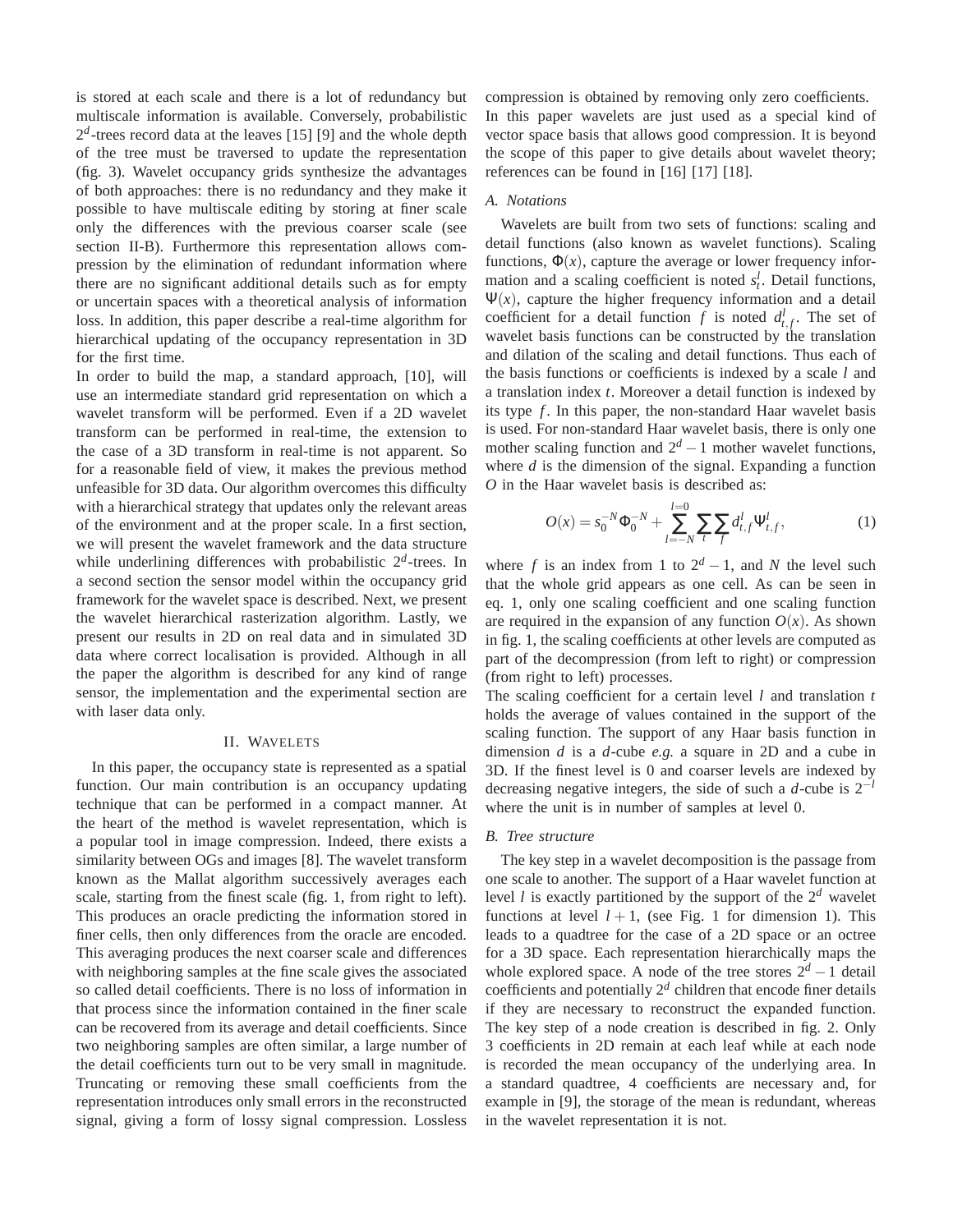

Fig. 1. The 1D image (upper, left) is: [8,10,9,5,0,0,4,4], and its unnormalized (used here because it is simpler to display) Haar representation is:  $[5,3,1,-2,-1,2,0,0]$ . The image is then reconstructed one level at a time as follows:  $[5]$  →  $[5+3,5-3]$  =  $[8,2]$  →  $[8+1,8-1,2-2,2+2]$  = [9,7,0,4] and so on. Here 0 is the finest scale index or the scale where data is gathered and −2 is the coarsest scale. As in one dimension there is only one kind of detail function, the subscripts refers only to translation (*t*) indices of eq. (1).

The Haar wavelet data structure is exactly a  $2^d$ -tree for its topology but not for the encoded data. Therefore the indexing of a cell with wavelet OG is as fast as with probabilistic  $2<sup>d</sup>$ -trees, however the retrieving of occupancy needs a small number of inverse wavelet transform operations<sup>1</sup>. Furthermore it not only stores spatially organized data, but also summarizes the data at different resolutions, which enables hierarchical updating. For example, fig. 3, the occupancy of all finest squares inside the empty area (fig. 6) decreases of the same amount, thus in the coarsest cell of the quadtree with waves the update is a constant. Also, the mean of the update over the waved square equals the value of the update for each finer cell, so all finer wavelet coefficients of the update are zero. As the update process is just the sum of the map wavelet representation with the update wavelet representation (section III), it produces efficient updates in areas that are coherent in the observation. Coherent areas are those that are adjacent to each other and have the same occupancy.

At the top of the structure, the root of the tree stores the scaling coefficient at the coarsest level and the support of the corresponding scaling function includes all the spatial locations of the signal data or the bounding box of the observed places.

#### III. OCCUPANCY GRIDS AND RANGE SENSOR MODELS

OG is a very general framework for environment modelling associated with range sensors such as laser range-finders, sonar, radar or stereoscopic video camera. Each measurement

Fig. 2. A key step in a Haar wavelet transform in 2D. Four scaling samples at scale *l* generate 1 coarser scaling coefficient at scale *l* + 1 and 3 detail coefficients at scale *l* that are stored in a wavelet tree node. In general the tree node has 4 children that describe finer resolutions for each space subdivision. But if each child is a leaf and has only zero-detail coefficients then all the child branches can be pruned without information loss. And the tree node becomes a leaf.



Fig. 3. Hierarchical updates are possible with wavelets: in a probabilistic quadtree all the pale/yellow squares are to be updated since they fall into the empty space. With wavelets the scale of the large square with waves is the last one that requires updating; therefore, the computation is efficient. The frontier of the coarse cells of the quadtree are marked in dashed/black lines.

of the sensor consists of the range to the nearest obstacle for a certain direction. Thus a range measurement divides the space into three areas: an *empty* space before the obstacle, an *occupied* space at the obstacle location and the *unknown* space everywhere else. In this context, an OG is a stochastic tessellated representation of spatial information that maintains probabilistic estimates of the occupancy state of each cell in a lattice [8]. In this framework, every cell are independently updated for each sensor measurement, and the only difference between cells is their positions in the grid. The distance which we are interested in, so as to define cell occupancy, is the relative position of the cell with respect to the sensor location. In the next subsection, the Bayesian equations for cell occupancy update are specified with cell positions relative to the sensor.

- *A. Bayesian cell occupancy update.*
	- *a) Probabilistic variable definitions:*

<sup>&</sup>lt;sup>1</sup>The number of operations is a small constant  $(4 \text{ sums and } 2 \text{ multiplications})$ in 2D, 7 sums and 3 multiplications in 3D) per scale and the number of scales is the depth of the tree which is logarithmic ( $\ln_4$  in 2D and  $\ln_8$  in 3D) in the number of cells.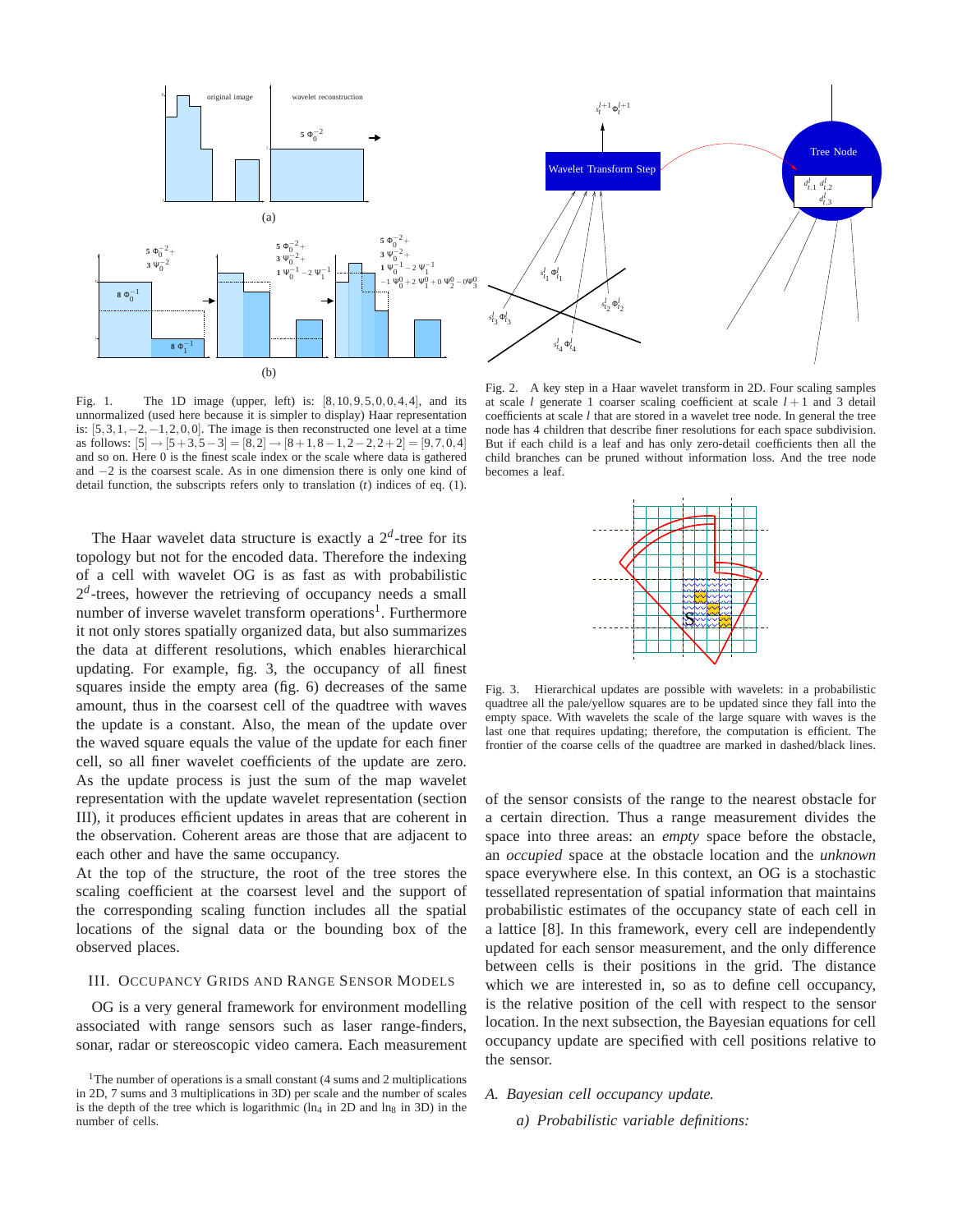- $\bullet$  Z a random variable<sup>2</sup> for the sensor range measurements in the set  $\mathscr{Z}$ .
- $O_{x,y} \in \mathcal{O} \equiv \{\text{occ, emp}\}\$ .  $O_{x,y}$  is the state of the cell  $(x,y)$ , where  $(x, y) \in \mathbb{Z}^2$ .  $\mathbb{Z}^2$  is the set of indexes of all the cells in the monitored area.

*b) Joint probabilistic distribution:* the lattice of cells is a type of Markov field and in this article the sensor model assumes cell independence. This leads to the following expression for the joint distribution for each cell.

$$
P(O_{x,y}, Z) = P(O_{x,y})P(Z|O_{x,y})
$$
\n<sup>(2)</sup>

Given a sensor measurement *z* we apply the Bayes rule to derive the probability for cell  $(x, y)$  to be occupied 4:

$$
p(o_{x,y}|z) =
$$
  
\n
$$
p(o_{x,y})p(z|o_{x,y})
$$
  
\n
$$
p(occ)p(z|occ) + p(emp)p(z|emp)
$$
\n(3)

The two conditional distributions  $P(Z|\text{occ})$  and  $P(Z|\text{emp})$ must be specified in order to process cell occupancy update. Defining these functions is an important part of many works ( [8], [19]). The results in [20] prove that for certain choices of parameters<sup>3</sup> these functions are piecewise constants:

$$
p(z|[O_{x,y} = occ]) = \begin{cases} c_1 \text{ if } z < \rho \\ c_2 \text{ if } z = \rho \\ c_3 \text{ otherwise.} \end{cases}
$$
 (4)

$$
p(z|[O_{x,y} = \text{emp}]) = \begin{cases} c_1 \text{ if } z < \rho \\ c_4 \text{ if } z = \rho \\ c_5 \text{ otherwise.} \end{cases}
$$
 (5)

where  $\rho$  is the range of the cell  $(x, y)$ .

As explained in [10], the cell update requires operations that are not part of the set of wavelet vector operations<sup>4</sup> (product and quotient ). Thus a better form is necessary to operate updates on the wavelet form of occupancy functions.

## *B. Log-ratio form of occupancy update*

As occupancy is a binary variable, a quotient between the likelihoods of the two states of the variable is sufficient to describe the binary distribution. The new representation used is:

$$
\log -odd(O_{x,y}) = \log \frac{p([O_{x,y} = occ])}{p([O_{x,y} = emp])}
$$
(6)

In the Bayesian update of the occupancy, the quotient makes the marginalization term disappear and thanks to a logarithm transformation, sums are sufficient for the inference:

<sup>4</sup>The product and the quotient operators are not base inner operators of a vector space.



Fig. 4. Update of a 2D OG after a sensor reading, initially each cell occupancy was unknown, *i.e.* 0.5 probability. The sensor beam has an aperture of 7 degrees. The sensor is positioned in (0,0).

$$
\log \frac{p(\text{occ}|z)}{p(\text{emp}|z)} = \log \frac{p(\text{occ})}{p(\text{emp})} + \log \frac{p(z|\text{occ})}{p(z|\text{emp})}
$$
  
= log-odd<sub>0</sub> + log-odd<sub>(z)</sub> (7)

Therefore the vector space generated by the wavelet basis with its sum inner operator is sufficient to represent and update OGs. This inference with sums was originally proposed by Elfes and Moravec [8], but only for performance reasons. Here it is also necessary to allow inference to be performed within the compressed data.

## *C. Log-ratio form of sensor model functions*

It is straightforward to derive from eq. 4 and 5 the sensor model equations in log-ratio form that we note thus:

$$
log-odd(z) = \begin{cases} 0 \text{ if } z < \rho \\ log(c_2/c_4) = log-odd_{\text{occ}} \text{ if } z = \rho \\ log(c_3/c_5) = log-odd_{\text{emp}} \text{ otherwise.} \end{cases}
$$
 (8)

where  $\rho$  is the range of the cell  $(x, y)$ , way to define each constant is given in  $[20]^{5}$ . One can notice that the update term is zero if the cell is beyond the sensor readings, thus no update is required in this case.

# IV. HIERARCHICAL RASTERIZATION OF POLYGON OR POLYHEDRON

This section describe the main contribution of this article which consists of a fast algorithm for updating an occupancy grid expanded as a non-standard Haar wavelet series from a set of range measurements.

#### *A. Problem statement*

Given the sensor position, the beam geometry and the measured ranges, it is possible to define the polygon (fig. 6) or polyhedron viewed by the sensor within the grid. Each time the sensor position changes or measured ranges change a new

 ${}^{2}$ For a certain variable *V* we will note in upper case the variable, in lower case *v* its realization, and we will note  $p(v)$  for  $P([V = v])$  the probability of a realization of the variable.

<sup>3</sup>The sensor model failure rate, the sensor range discretization and the prior occupancy probability are the parameters. Prior occupancy is chosen very low, the world being assumed nearly empty. Only the last parameter is relevant for establishing that the functions are piece-wise constant [20].

<sup>&</sup>lt;sup>5</sup>in the experiments:  $log-odd_{emp} = -5.46$  and  $log-odd_{occ} = 16.97$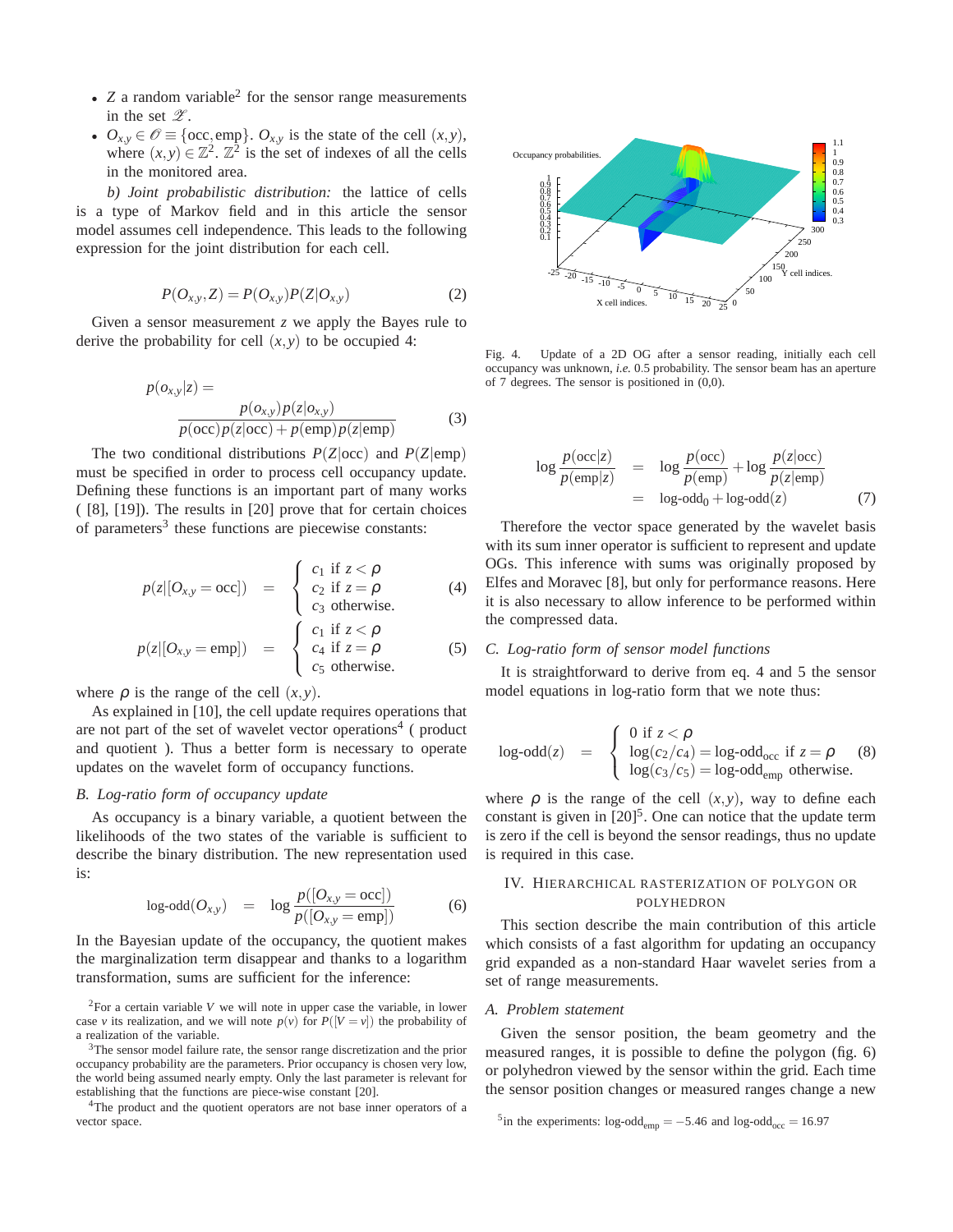

Fig. 5. The hierarchical process of updating the grid: from the coarsest scale to the finest. To save computing time, areas that are outside the polygon of view or totally included inside the areas classified as empty are detected and processed early in the hierarchy.

relative position of the polygon or polyhedron and the grid must be computed in order to update the grid. The standard approach for updating occupancy grids, in the context of laser sensors, will be to traverse the cells along each laser sensor beam and update the cells. This traversal method induces difficulties in calculating the coverage area for each laser sensor beam in order to avoid inaccuracies such as aliasing. An easier alternative will be to traverse every cell of the grid and for each cell, perform a simple test to determine the state of the cell. In this case, with a grid size of 1024 cells per dimension, a 2D square grid contains more than 1 million cells and a 3D cubic grid contains more than 1 billion. Even if real-time performance can be obtained in 2D, it does not seem to be the case in 3D. Therefore the problem is to find a method that efficiently updates the grid without traversing every cell of the grid. As shown in fig. 6 and eq. 8, a range measurement defines three sets of cells. The first set, *E*, contains cells that are observed as empty. The second set, *U*, contains cells that are considered as unknown. The third set, *B* (for boundaries), contains cells that are partially empty, unknown or occupied. The elements of the third set are mainly found at the boundaries formed by the sensor beams at its two extreme angles and at the neighborhood of an obstacle. Section III-C states that the *U* set can be avoided in the update process. Therefore an update step must iterate through the cells that intersect either the polygon in 2D or the polyhedron in 3D that describe the sensor beam boundaries (fig. 5). The following describes an algorithm that performs the correct iteration through the grid in an efficient manner through the use of wavelets.

#### *B. Exhaustive hierarchical space exploration*

The key idea in the exploration of the grid space (fig. 5) is to define a predicate, *existIntersection*, which is true if a given set of grid cells intersect the volume defined by the field of view of the sensor beams (blue/dark gray plus red/medium gray cells in fig. 6). The absence of intersection indicates that the given set of cells are outside the sensor field of view and do not need updating. When *existIntersection* returns true, a special sub case needs to be considered in addition: if the set of cells is totally included in the sensor field of view, all the cells belong to *E* (blue/dark gray cells in fig. 6) and their occupancy is decreased by the same amount of log-odd<sub>emp</sub>, eq. 7.



Fig. 6. A range-finder beam. The range finder is located at  $\Omega$  and its field of view is surrounded by red/thick boundaries. It defines the three kinds of cell types. The band within the obstacle lies is at the top right end of the field of view. Thus the cells marked with a "D" stand for cells where a detection event occurs.

As the algorithm is able to detect uniform regions recursively, the grid representation should allow to update those regions, and wavelets provide a natural mechanism for doing so. In this first version of the algorithm, the grid is traversed hierarchically following the Haar wavelet support partition. For each grid area, the *existIntersection* predicate guides the search. If there is an intersection, the traversal reaches deeper into the grid hierarchy, *i.e.* exploring finer scales. Otherwise it stops at the current node. Then the wavelet transform is performed recursively beginning from this last node as described in fig. 2 for the 2D case.

**Algorithm 1** HierarchicalWavRaster( subspace *S*, sensor beam *B* )

|    | 1: for each subspace i of S: $i = 0, , n$ do                                                                       |
|----|--------------------------------------------------------------------------------------------------------------------|
| 2: | if size of $(i)$ = min Resolution then                                                                             |
| 3: | $v_i$ = evalOccupancy( <i>i</i> )                                                                                  |
|    | 4: <b>else if</b> existIntersection( $i, B$ ) <b>then</b>                                                          |
|    | if $i \in E$ then<br>5:                                                                                            |
|    | 6: $v_i = \log - odd_{\text{emp}}$ /*eq. 8*/                                                                       |
|    | $7:$ else                                                                                                          |
| 8: | $v_i$ = HierarchicalWavRaster( <i>i</i> , <i>B</i> )                                                               |
|    | $9:$ end if                                                                                                        |
|    | 10: <b>else</b>                                                                                                    |
|    | 11: $v_i = 0$ /* $i \in U^*$ /                                                                                     |
|    | $12:$ end if                                                                                                       |
|    | 13: <b>end for</b>                                                                                                 |
|    | 14: $\{s_S^{l+1,obs}, d_{f_1,S}^{l,obs}, \cdots, d_{f_n,S}^{l,obs}\} =$ waveletTransform( $\{v_0, \cdots, v_n\}$ ) |
|    | 15: for each $d_{f,S}^l$ : do                                                                                      |
|    | 16: $d_{f,S}^l \leftarrow d_{f,S}^l + d_{f,S}^{l,obs}$ /*update inference*/                                        |
|    | 17: <b>end for</b>                                                                                                 |
|    | 18: returns the scaling coefficient $s_{\rm s}^{l+1,obs}$                                                          |
|    |                                                                                                                    |

Algorithm 1 gives the pseudo-code of the exhaustive hierarchical grid traversal. Here *n* is the maximum index of the space subdivisions that a node contains at one finer scale *i.e.* 3 for 2D and 7 for 3D Haar wavelet transforms. The algorithm is recursive and begins with the whole grid as the first subspace defined by the root of the wavelet tree. Its result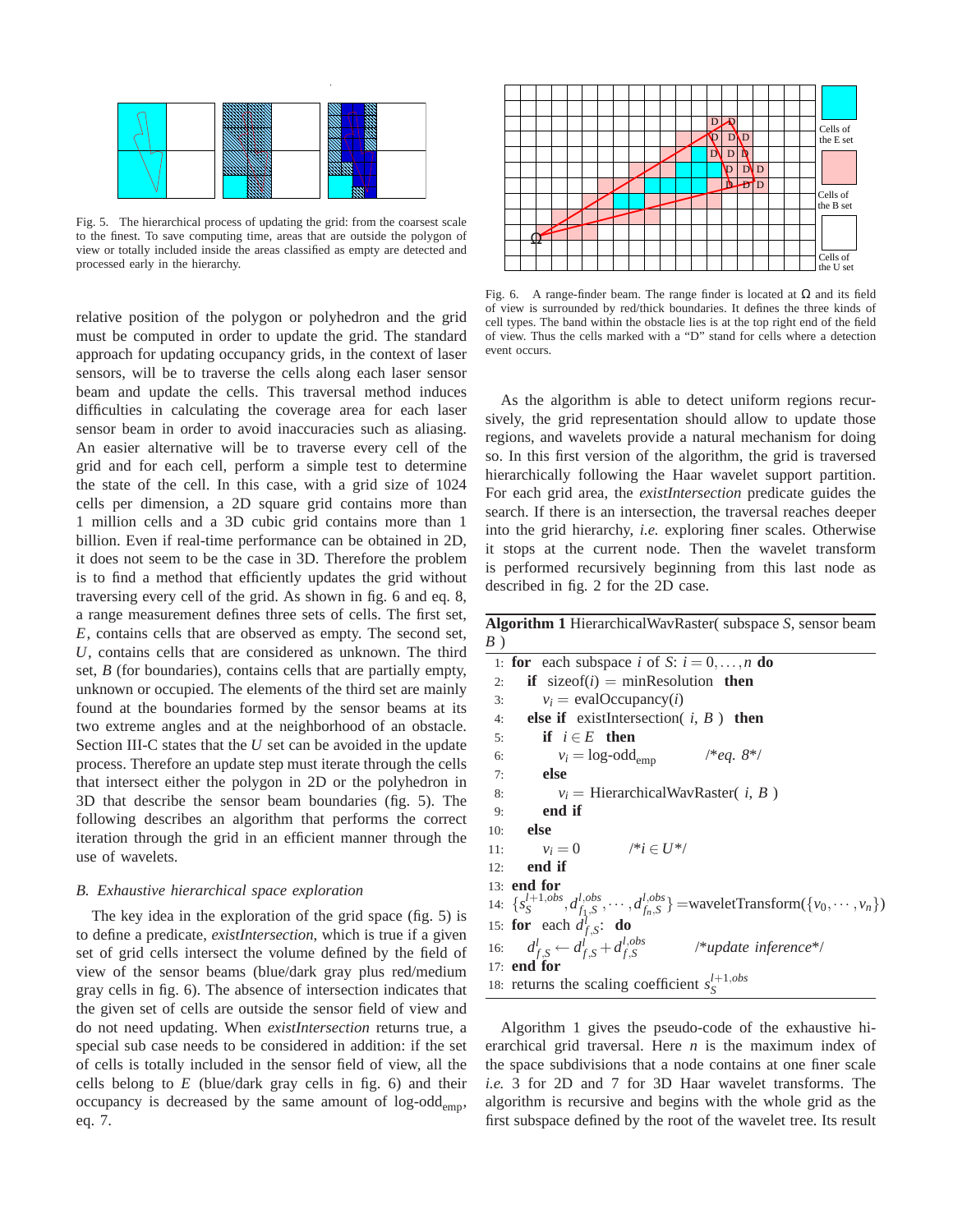is used to update the mean of the wavelet tree which is also the coefficient of the scaling function at the coarsest level. The *sizeof* function gets the resolution of the subspace *i* and *minResolution* represents the resolution of a cell in the grid. The *evalOccupancy* function evaluates the occupancy of a cell; it can proceed by sampling the cell occupancy.

Such an algorithm is very efficient in 2D but as it refines every area on the sensor beam boundaries it explores at least the whole perimeter of the polygon of view in 2D (red/medium gray cells in fig. 6). Equivalently in 3D, the explored part is all the surface of the polyhedron of view and it is far too large to be explored in real-time. That is why a better algorithm is required.

## *C. Improved hierarchical space exploration*

Most of the space where a robot is to move about is largely empty. Thus it is not efficient to begin with a map initialized with a probability of 0.5 since this probability will decrease almost everywhere toward the minimum probability  $p_{\text{emp}}$ . Equivalently, since each boundary between an area observed as an empty one and an area outside the sensor field of view separates cells that are almost all empty, updating occupancy along this boundary is useless. Following this remark algorithm 1 is modified in a lazy algorithm that investigates finer iterations through the grid only if an update is required.



Fig. 7. Two different cases for the iteration along a boundary of the field of view that separates the *E* set and the *U* set. Fig. 7(a) artificial separation, *S* (with waves) was totally empty and the observation of a part of its interior (on the right of the red boundary) does not bring any information gain. Fig. 7(b) the separation brings information about the state of a part of an obstacle: the yellow/pale square area that is inside the field of view (on the right of the red/thick boundary).

An update is almost always required for cells that are in the obstacle neighborhood (cells marked with 'D' in fig. 6 ) so iteration is always performed in areas that contain such a cell. But for boundaries that separate cells that belong to the *U* set and to the *E* set, iteration is required only if the *E* set corrects the knowledge in the grid (fig. 7(b)); otherwise the iterations can stop early in the hierarchy (fig. 7(a)).

In algorithm 2 three main differences appear: first an inverse wavelet transform is performed to retrieve the information about the current state of the traversed subspace (line  $1-2$ ). Second, line 7, the intersection function returns *OCCUPIED*

**Algorithm 2** HierarchicalWavRaster( subspace *S*, mean occupancy of subspace *S*:  $s_S^{l+1}$ , empty bound  $p_{\text{emp}}$ , sensor beam *B* )

|     | $\{v_0^g, \cdots, v_n^g\}$ = inverse                                                                             |
|-----|------------------------------------------------------------------------------------------------------------------|
| 2:  | WaveletTransform $(\{s_S^{l+1}, d_{f_1,S}^l, \dots, d_{f_n,S}^l\})$                                              |
|     | for each subspace <i>i</i> of <i>S</i> : $i = 0, , n$ do                                                         |
| 4:  | if size of $(i)$ = min Resolution then                                                                           |
|     | $v_i$ = evalOccupancy( <i>i</i> )                                                                                |
| 6:  | else                                                                                                             |
|     | spaceState = existIntersection( $i, B$ )                                                                         |
| 8:  | if spaceState is UNKNOWN then                                                                                    |
|     | $v_i = 0$                                                                                                        |
| 10: | else if spaceState is OCCUPIED then                                                                              |
|     | $v_i$ = HierarchicalWavRaster( <i>i</i> , <i>B</i> )                                                             |
| 12: | <b>else if</b> spaceState is EMPTY and $v_i^g > p_{\text{emp}}$<br>then                                          |
|     | $v_i$ = HierarchicalWavRaster( <i>i</i> , <i>B</i> )                                                             |
| 14: | else if spaceState is EMPTY then                                                                                 |
|     | $v_i = \log - \text{odd}_{\text{emp}}$ /*eq. 8*/                                                                 |
| 16: | end if                                                                                                           |
|     | end if                                                                                                           |
|     | 18: $v_i^g \leftarrow v_i^g + v_i$<br>$/*update$ inference*/                                                     |
|     | end for                                                                                                          |
|     | 20: $\{\delta_S^{l+1}, d_{f_1, S}^l, \dots, d_{f_n, S}^l\}$ =waveletTransform( $\{v_0^g, \dots, v_n^g\}$ )       |
|     | returns the scaling coefficient $s_{\mathcal{S}}^{l+1,obs} = s_{\mathcal{S}}^{l+1} - \delta_{\mathcal{S}}^{l+1}$ |

only if the subspace intersects an obstacle and it returns *EMPTY* if the subspace is included in  $E \cup U$ . Third the value of the minimum possible occupancy *p*emp is a parameter of the algorithm in order to compare the state of the traversed subspace with information gain brought by the sensor observations (line 12).

The major difference between the maps produced by the first and the second algorithm is that in the second algorithm there is no *a priori* unknown area. Thus it is no longer possible to store the position of the unexplored parts of the world. This could be a problem if one wants to drive the robot toward *terra incognita*. Nevertheless the information concerning unknown areas is used all the same in the definition of the polygon of view, so that occlusions are handled when observations are processed.

One of the most important parts of the previous algorithms are the intersection queries: the definition of *existIntersection*. These functions must be really optimized in order to retrieve fast algorithms. Each kind of range sensor requires its own implementation of *existIntersection*. A simple implementation of such a function is easy to write since it involves only geometric intersection primitives, therefore we will not describe one extensively here for lack of space. In our own implementation we have used an explicit representation of a polygon or polyhedron of the sensor view with vertices and edges and implicit representation of a grid cell with its index. Then the polygon-polygon or the polyhedron-polyhedron intersection is computed, if this test fails an inclusion test is performed to test if one object is included in the other.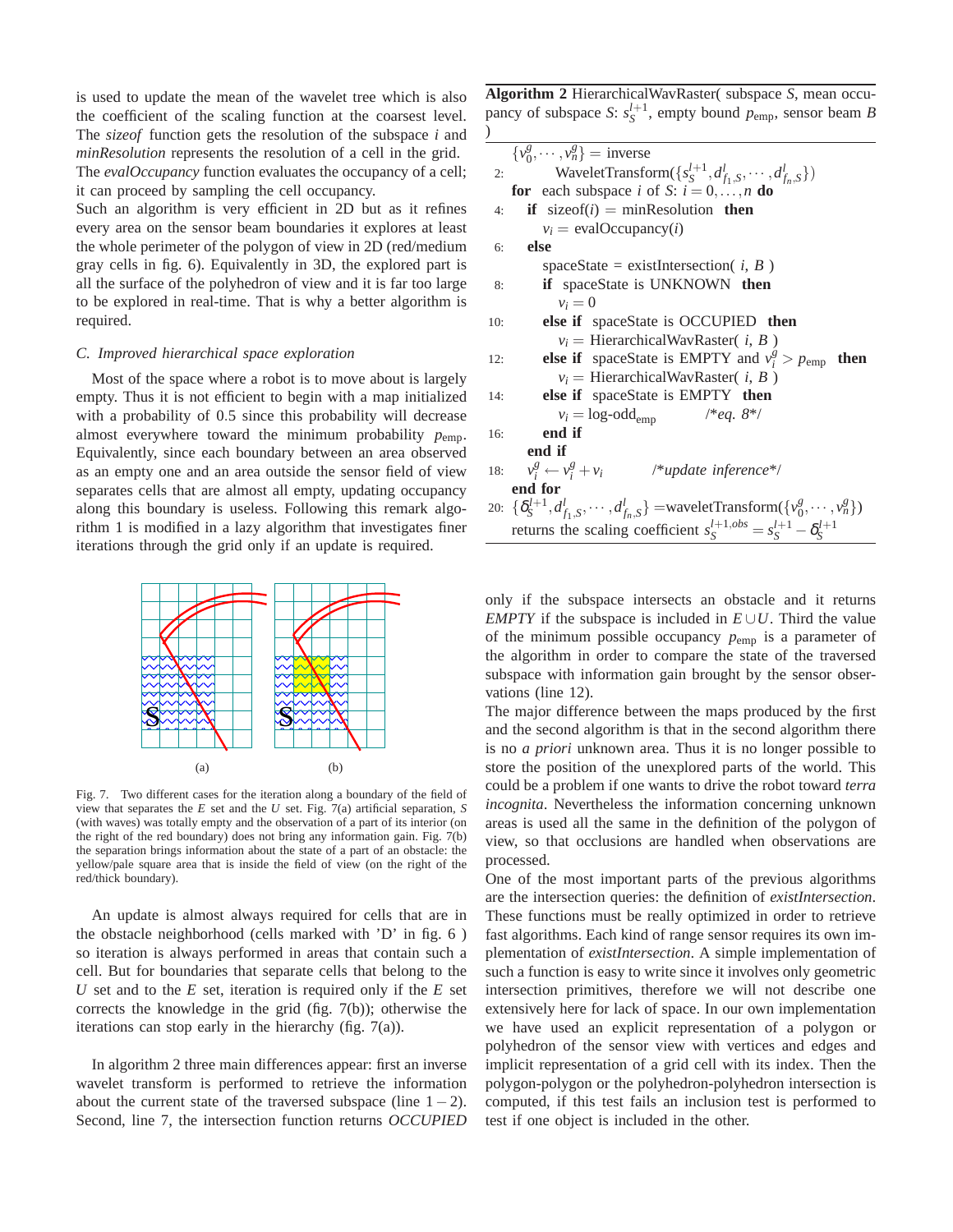The beams where a max-range reading occur, which could be produced by non-reflective surfaces, are safely replaced by totally unknown area. Therefore in presence of such readings the polygon/polyhedron is splitted into several parts connected by the laser-scanner origine.

# V. EXPERIMENTS

We performed experiments<sup>6</sup> on 2D real data sets and on 3D simulated data with noise. In the 3D simulations a rotating sick was used. For all the experiments the position of the laser were given. For real experiments, corrected data sets were used<sup>7</sup>, whereas for simulated ones<sup>8</sup>, the simulator provided us with the correct sensor position. For 2D and 3D both, we use data sets that contain only static obstacles and data sets that contain moving obstacles also. We test first and second algorithm on 2D data sets and only second algorithm on 3D data sets.

#### *A. Methodology*

*c) Memory:* for all experiments we give the memory used by an OG, a probabilistic-tree with and without mean stored and a wavelet OG at the end of the mapping. As probabilistic-tree and wavelet OG cover grids with size of power of two, we do not use OG with equivalent size to compare which would have been unfair. Instead, we compute the bounding box of all the range measurements and use an OG of the same size of that bounding box.

*d) Computing time:* in 2D we compare two things: first the use of the polygon rasterization algorithm against ray tracing with a Bresenham algorithm and OG rasterization using inverse sampling with a standard OG, second the hierarchical algorithms with probabilistic-trees and wavelet OG. We do not give results for other algorithms than polygon rasterization on hierarchical representations. Since all the cell accesses with the other algorithms are random accesses witch is totally inefficient with hierarchical rasterization, the results are not of interest. In 3D we only present the results with the wavelet OG representation. The mean, min and max of the update time per scan are computed.

*e) Map quality: :* in 2D, we evaluate map quality by comparing the resulting map with the one obtained by the OG rasterization using inverse sampling by computing the  $l_2$ norm of the difference of the 2 grids. In 3D the quality is just visually estimated.

## *B. Results*

*f) Memory:* These results show that the wavelet and probabilistic-tree performs the same concerning memory saving, witch follows the theory. As predicted, the Probabilistictrees with the mean are however a bit more expansive. Both representations saves, in average, about 91% for 2D grids and 94% for 3D grids of the required memory compared with a classic OG representation. The amount of memory saved is larger in 3D than in 2D because the proportion of empty space is far more important.

*g) Computing time:* For the comparison of update algorithm on the same OG representation, polygon rasterization and Bresenham performs almost the same witch is interesting since Bresenham does not handled beam width and is therefore far less accurate than polygon rasterization. They both performs far better than the inverse sampling. The second algorithm performs better for both representations: probabilistictree and wavelet OG, even if an inverse wavelet transform is computed in the last case (10 times faster in 2D, and 20 times faster in 3D). The probabilistic-tree performs better on static environments, although the difference is not of importance. Probabilistic-tree with mean performs only slightly better on static environments than wavelet OG, since, as wavelet OGs, they compute the mean. Concerning a dynamic environment, wavelet OG is slightly faster, which we reward the true multiscale nature of this representation.

*h) Quality:* For 2D and 3D grids, comparisons with a standard grid construction algorithm show that there are no significant differences. In the 3D results (fig. 8), part of the ground (on the right of the map) is not entirely mapped because the density of measurements is not uniform but depends on the vehicle velocity. As the map is considered empty *a priori* unseen parts of the ground appear as holes. Thus it would be interesting to use a ground model to initialize the map in the future works. Then, ground measurements would only correct the *a priori* and that would save a lot of computing time, as the ground is the main obstacle.

#### VI. CONCLUSIONS AND FUTURE WORKS

## *A. Conclusions*

The objective of this work is to present new algorithms that make OG building in wavelet space feasible. We show that wavelet space is naturally a good space to represent huge functions such as occupancy functions in 3D. In contrast to previous works, we do not need intermediate representation to build and fuse OGs in wavelet space with the new wavelet hierarchical rasterization algorithms. Thanks to the hierarchical organization of the computation, computing time is definitely sufficient for real-time in 2D and enough for real-time in 3D. With that achievement, the main contribution of this work is to present an OG updating algorithm which is also useful in 3D. The use of Haar wavelets bring no significant computation speed-up or pittfall compare to probabilistic-tree with mean but is slightly better in memory saving. Our long-term objective is to use the unified grid-based fast-slam framework in 3D environments. The requirements for an environment representation suitable for fast-slam are:

- 1) fast updating and scan matching to construct the map and calculate the current robot's pose in real time,
- 2) a hierarchical grid representation to handle multiple maps in multiple particles efficiently,
- 3) a small amount of memory per grid to ensure efficiency in the previously stated conditions.

The last two requirements and half of the first one are fulfilled by this work; thus it is now possible to consider very powerful

<sup>&</sup>lt;sup>6</sup>All experiments were done with an Intel<sup>(*R*)</sup> Pentium<sup>(*R*)</sup> IV CPU 3.00*GHz*. <sup>7</sup>CSAIL (MIT), FR-Campus, FR079, FR101, thanks to Cyrill Stachniss [21]

<sup>8</sup> Inria static parking, Inria parking with a moving car